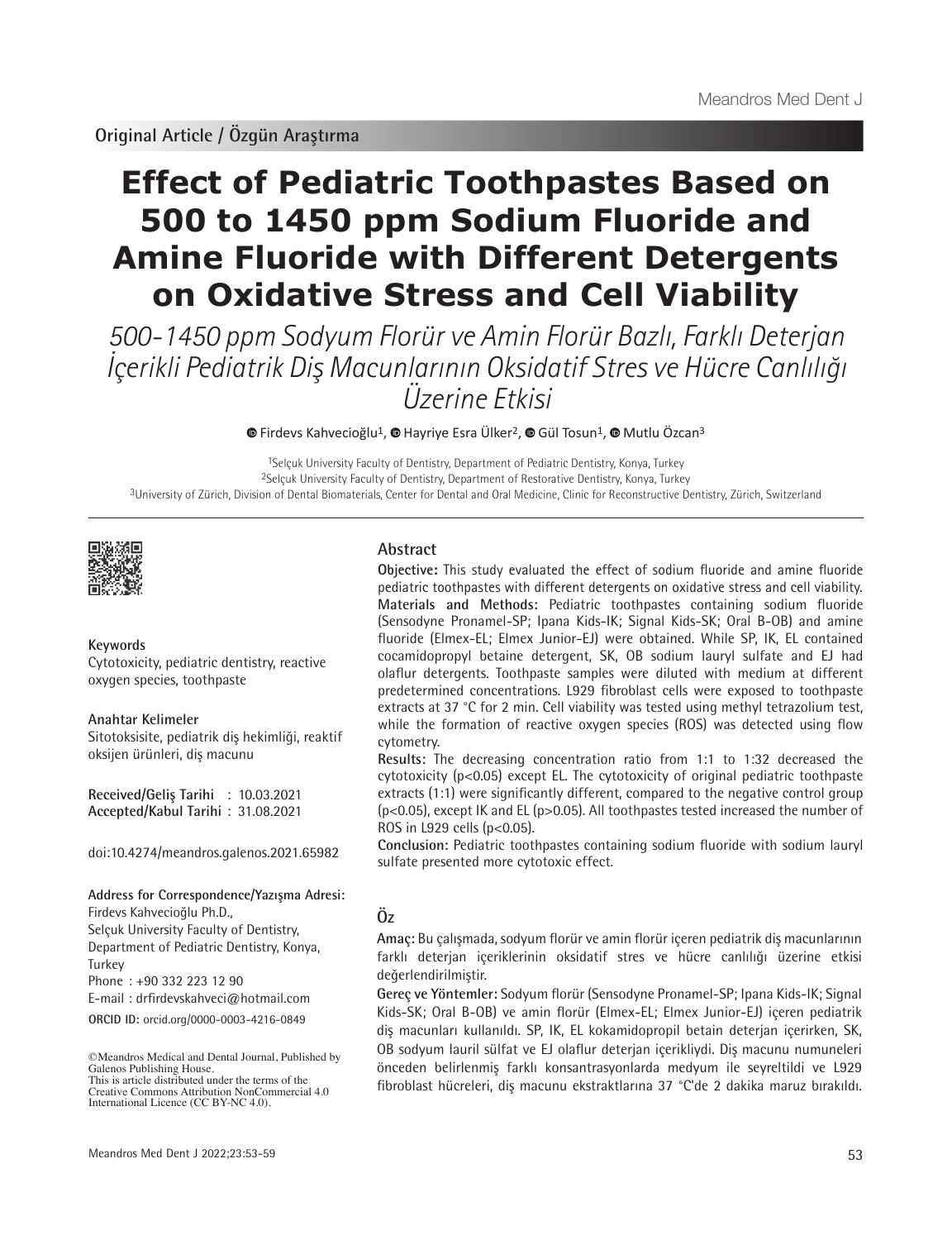Hücre canlılığı metil tetrazolyum testi kullanılarak test edilirken, reaktif oksijen türlerinin oluşumu (ROS) flow sitometrisi kullanılarak tespit edildi.

**Bulgular:** 1:1'den 1:32'ye azalan konsantrasyon oranı, EL haricinde sitotoksisiteyi azalttı (p<0,05). Orijinal pediatrik diş macunu ekstraktlarının (1:1) sitotoksisitesi, negatif kontrol grubuna (p<0,05) kıyasla, IK ve EL haricinde (p>0,05) önemli ölçüde farklıydı. Test edilen tüm diş macunları, L929 hücrelerindeki ROS miktarını artırdı (p<0,05).

**Sonuç:** Sodyum florür içeren ve sodyum lauril sülfat içeren pediatrik diş macunları daha fazla sitotoksik etki göstermiştir.

# **Introductıon**

Tooth brushing using a toothpaste is an important oral hygiene practice that is beneficial for dental and gingival health, aids dental plaque removal, and prevents dental caries, especially in children (1). Toothpastes generally comprise abrasive, surfaceactive, moisturizing, gelling and/or binding, flavoring, preservative, and staining agents; sweeteners; and fluorides (2). The ideal toothpaste for children should comprise ingredients compatible with fluoride delivery to ensure adequate fluoride availability, minimal abrasivity, and consequently, a pleasant brushing experience (1,2).

The efficacy of fluoride-containing toothpastes depends on their fluoride concentration, frequency of use, volume of toothpaste used, and rinsing habits after brushing (3). Children between the ages of two-four and five-seven years swallow 34% and 13% toothpastes, respectively, while older children and adults ingest only 6% (4). Therefore, dentists should be aware of the potential adverse effects of toothpastes and fluorides and counsel patients and/or parents accordingly. Since many decades, prescription of fluoride toothpastes in carefully selected patients has been effective in preventing dental caries (5). However, some toothpaste components such as detergents may be harmful because of their foaming ability (6). Sodium lauryl sulfate (SLS), which is the most commonly used detergent in mouthwashes and toothpastes, is capable of denaturing proteins (7). Short-term use of toothpastes with ≤2% SLS content is considered harmless (5). Cocamidopropyl betaine (CAPB) is another commonly used detergent in toothpastes. CAPB-containing toothpastes are believed to be less irritating and can alleviate symptoms of dry mouth (8). Amine fluoride (AF) in toothpastes can also act as a detergent and affects L929 fibroblast cells (9).

Limited information is available in the literature on commercially available pediatric toothpastes for children ≤12 years old regarding the cytotoxic effects

on gingival fibroblasts and L929 mouse fibroblasts and potential for causing oral squamous cell carcinoma (9,10).

Reactive oxygen species (ROS) are generated during mitochondrial oxidative metabolism. Oxidative stress refers to the instability caused by excess ROS or oxidant production. Various chemicals can disrupt the stable cellular redox balance, resulting in increased levels of ROS and subsequent cell death through apoptosis (11).

Therefore, in this study, we evaluated the effects of sodium fluoride- and AF-based pediatric toothpastes containing different detergents on oxidative stress and cell viability. The null hypothesis was that the type of detergent in sodium fluoride- and AF-based toothpastes in different dilutions would not have a significant effect on oxidative stress and cell viability of L929 murine fibroblast cells.

#### **Materials and Methods**

This study was approved by the Selçuk University Faculty of Dentistry Ethics Committee (decision no: 2015/01, date: 08.10.2015). Commercial pediatric toothpastes containing sodium fluoride (Sensodyne Pronamel-(SP), 1450 ppm; Ipana Kids-IK, 500 ppm; Signal Kids-(SK), 500 ppm; Oral B-OB, 500 ppm) and AF (Elmex-EL, 500 ppm; Elmex Junior-EJ, 1400 ppm) were obtained. SP, IK, and EL comprised CAPB; SK and OB contained SLS, and EJ comprised olaflur (Table 1).

The toothpastes were diluted in a medium (50 w/v%), homogenized using a vortex (WisemixVM-10; Daihan Scientific Co., Ltd., Seoul, South Korea), centrifuged (Hettich 320R Centrifuge, maximum speed: 15000 rpm, Germany), filtered, and immediately used in experiments. The original extracts (1:1) were diluted at 1:2, 1:4, 1:8, 1:16, and 1:32 in the medium.

#### **Cytotoxicity Testing**

L929 cells were seeded on each well of a 96-well plate at a density of  $2\times10^4$  cells/well and incubated at 37 °C for 24h cultured in Dulbecco's modified Eagle's medium supplemented with 10% fetal bovine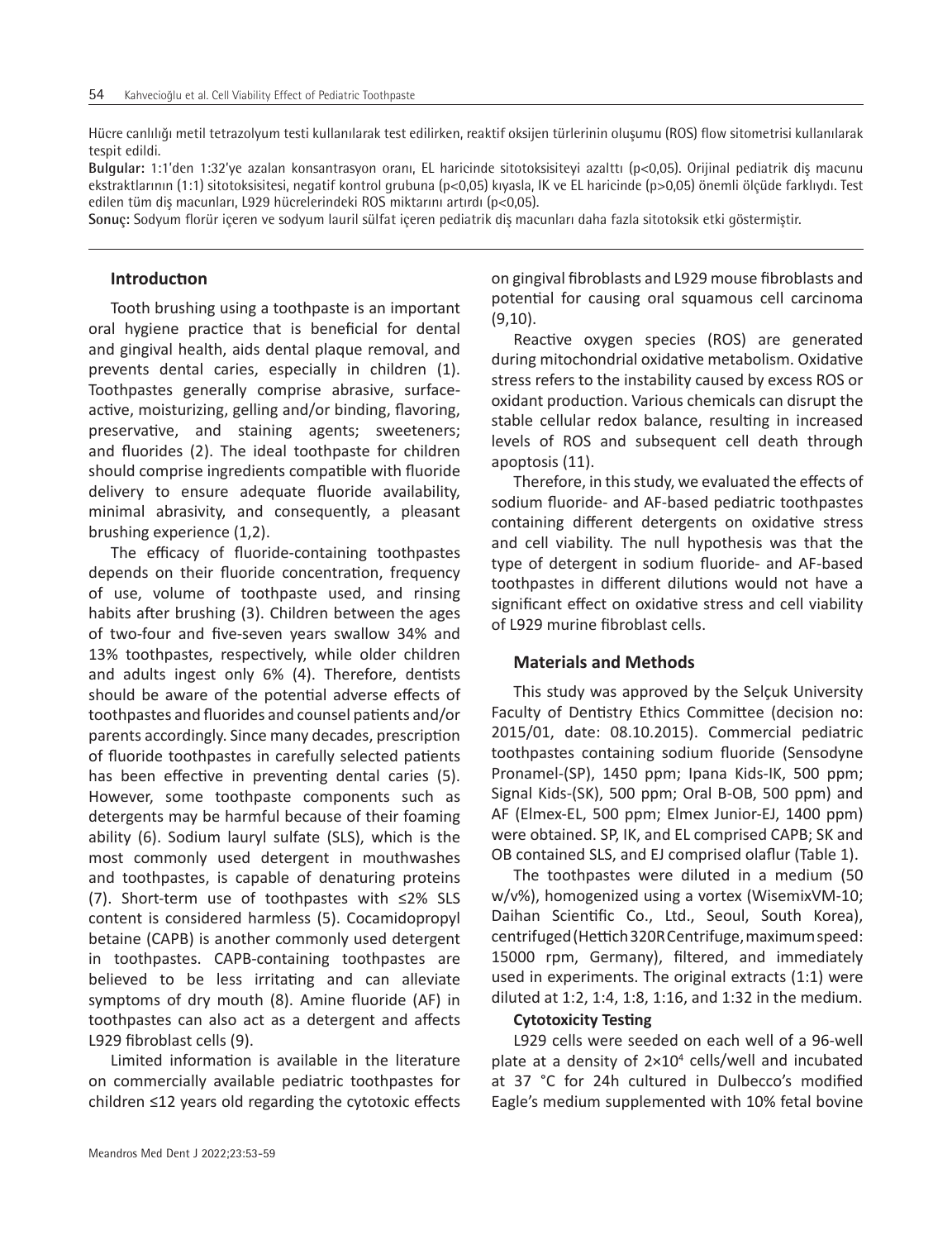| Table 1. Chemical composition of toothpastes used in the present study                           |                                 |                                               |                                                                                                                                                                                                                                   |  |  |  |  |
|--------------------------------------------------------------------------------------------------|---------------------------------|-----------------------------------------------|-----------------------------------------------------------------------------------------------------------------------------------------------------------------------------------------------------------------------------------|--|--|--|--|
| Group                                                                                            | <b>Detergent content</b>        | <b>Fluoride content</b><br><b>Composition</b> |                                                                                                                                                                                                                                   |  |  |  |  |
| <b>SP</b>                                                                                        | Cocamidopropyl betaine          | Sodium fluoride<br>1450 ppm                   | Aqua, sorbitol, hydrated silica, glycerin, PEG-6, cocamidopropyl<br>betaine, xanthan gum, aroma, sodium fluoride, sodium<br>saccharin, sucralose, titanium dioxide, sodium hydroxide,<br>limonene                                 |  |  |  |  |
| IK                                                                                               | Cocamidopropyl betaine          | Sodium fluoride<br>500 ppm                    | Sorbitol, aqua, hydrated silica, aroma, cocamidopropyl betaine,<br>benzyl alcohol, carbomer, mica, sodium chloride, sodium<br>fluoride, sodium phosphate, sodium saccharin, trisodium<br>phosphate, xanthan gum, Cl16255, Cl77891 |  |  |  |  |
| <b>SK</b>                                                                                        | Sodium lauryl sulfate           | Sodium fluoride<br>500 ppm                    | Sorbitol, aqua, hydrated silica, PEG-32, sodium lauryl sulfate,<br>cellulose gum, sodium saccharin, sodium fluoride, mica,<br>calcium gluconate, tocopheryl acetate, glycerin, limonene,<br>phenylcarbinol, Cl12490, Cl77891      |  |  |  |  |
| <b>OB</b>                                                                                        | Sodium lauryl sulfate           | Sodium fluoride<br>500 ppm                    | Aqua, sorbitol, hydrated silica, sodium lauryl sulfate, cellulose<br>gum, aroma, sodium saccharin, carbomer, trisodium phosphate,<br>sodium fluoride, limonene, Cl42090                                                           |  |  |  |  |
| <b>EL</b>                                                                                        | Cocamidopropyl betaine, olaflur | Aminfluorid<br>500 ppm                        | Aqua, sorbitol, hydrated silica, hydroxyethylcellulose,<br>titaniumdioxide, cocamidopropyl betaine, olaflur, aroma,<br>limonene, sodium saccharin, hydrochloric acid                                                              |  |  |  |  |
| EJ                                                                                               | Olaflur                         | Aminfluorid<br>1400 ppm                       | Aqua, hydrated silica, sorbitol, olaflur, hydroxyethylcellulose,<br>aroma, limonene, PEG-40 hydrogenated, castoroil,<br>titaniumdioxide, saccharin, hydrochloric acid                                                             |  |  |  |  |
| SP: Sensodyne pronamel, IK: Ipana kids, SK: Signal kids, OB: Oral B, EL: Elmex, EJ: Elmex junior |                                 |                                               |                                                                                                                                                                                                                                   |  |  |  |  |

serum, penicillin (150 IU/mL), and streptomycin (150  $\mu$ g/mL). The cells were then exposed to 100  $\mu$ L of toothpaste extracts, while the cell culture medium was used as a negative control. After 24h, cell survival was evaluated by assessing enzyme activity using 3-(4,5-dimethylthiazol-2-yl)-2,5-diphenyltetrazolium bromide (MTT). The cells were exposed to 200 µL MTT solution (0.5 mg/mL) for 2h at 37 °C. The blue formazan precipitate was then dissolved by shaking for 30 min at room temperature in 200 µL dimethyl sulfoxide. Absorption was assessed using a spectrophotometer at 540 nm (BioTek Epoch, BioTek Instruments, Inc., Winooski, VT, USA). Three independent experiments were performed in four wells (n=12 per group). Optical density readings from cultures exposed to extracts were compared with untreated control cells (100%).

# **Statistical Analysis**

The Shapiro-Wilk test was used to test the normal distribution of data. One-Way analysis of variance and Tukey's post-hoc test were used to compare cell survival ( $α=0.05$ ).

# **Reactive Oxygen Species Measurements**

ROS levels were monitored using the oxidation-sensitive fluorescent probe 2'7'-dichlorodihydrofluorescein diacetate (H2DCF- DA, Invitrogen Molecular Probes, Karlsruhe, Germany). Dichlorofluorescein, a non-fluorescent compound, is formed as a result of intracellular esterase activity. When oxidized, it converts to dichlorodihydrofluorescein diacetate (DCF-DA) and becomes fluorescent. L929 cells were seeded on each well of a 6-well plate at a density of  $2\times10^5$  cells/well and incubated at 37 °C for 24h. Thereafter, the cells were exposed to toothpaste extracts for 2 min, with cells exposed to triethyleneglycol dimethacrylate (1 mmol/L TEGDMA, Sigma-Aldrich, Taufkirchen, Germany) as the positive control. Subsequently, L929 cells were incubated with 10 µM H2DCF-DA at 37 °C for 30 min. The cells were seperated using 0.05% trypsin/ethylenediamine tetraacetic acid and aggregated by centrifugation and washed with PBS. DCF fluorescence values were determined using flow cytometry (FACS Aria III, BD Biosciences, San Jose, CA, USA) at an emission wavelength of 519 nm and an excitation wavelength of 488 nm (FITC-1). The mean fluorescence values were obtained using histogram statistics (FACSDiva v6.1.3, BD Biosciences). Two wells were used in two independent experiments (n=4 per group), and the results were averaged. All further analyses were performed using the averaged values. Differences in ROS levels were statistically evaluated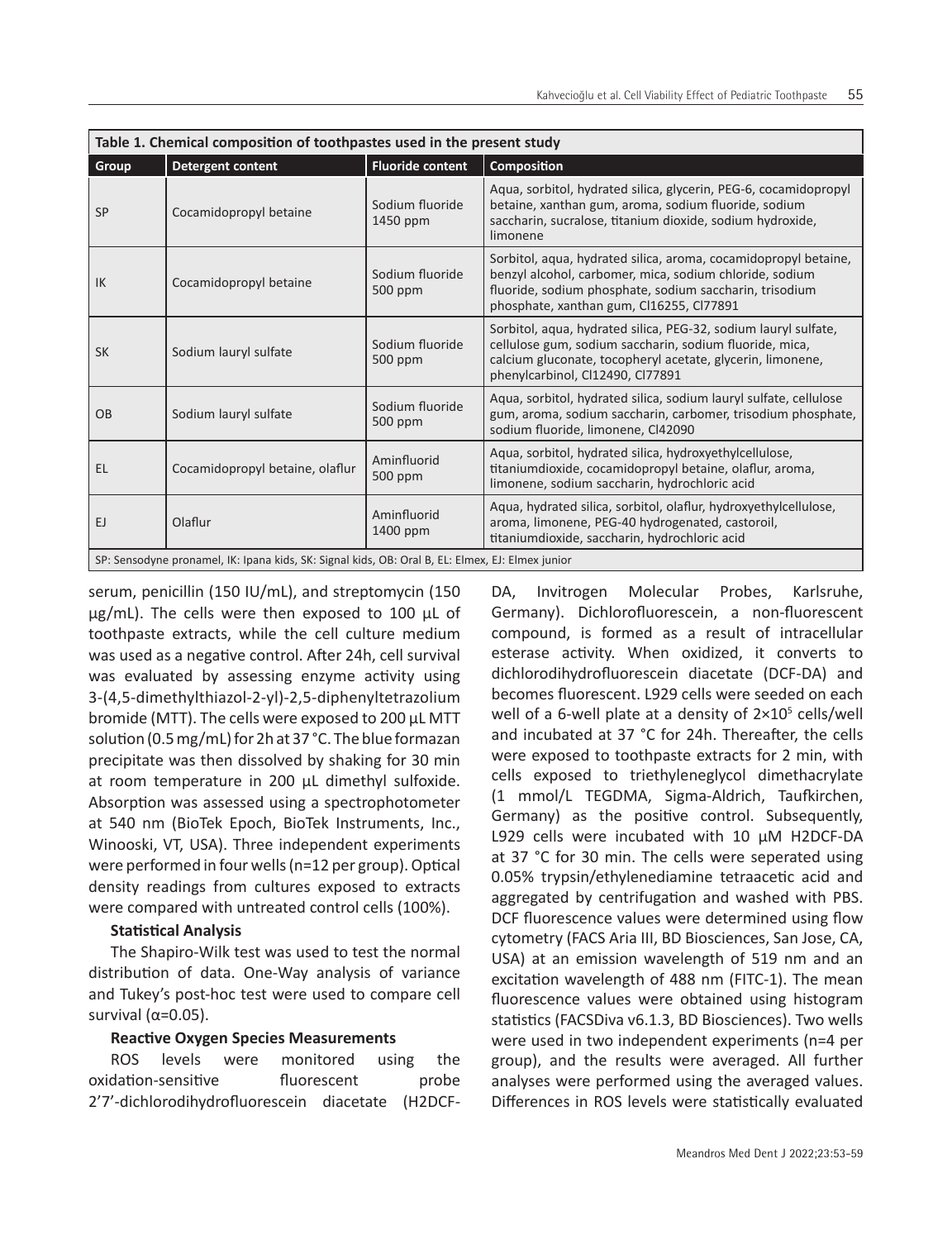| Table 2. Effect of the original extracts and concentrations of pediatric toothpastes on the viability of E929 cens |                                      |                              |                              |                               |                             |                      |  |  |
|--------------------------------------------------------------------------------------------------------------------|--------------------------------------|------------------------------|------------------------------|-------------------------------|-----------------------------|----------------------|--|--|
|                                                                                                                    | Toothpaste concentration (Mean ± SD) |                              |                              |                               |                             |                      |  |  |
| Test groups                                                                                                        | 1:1                                  | 1:2                          | 1:4                          | 1:8                           | 1:16                        | 1:32                 |  |  |
| SP                                                                                                                 | $63.9 \pm 10.9$ <sup>aA</sup>        | $81.1 \pm 7.9^{\text{A}}$    | 82±5.6 <sup>A</sup>          | $103.4 \pm 51^8$              | $107.6{\pm}4.3^8$           | $111.9 \pm 10.2^8$   |  |  |
| l IK                                                                                                               | $84.3 \pm 14.2$                      | $84.1 \pm 10.8$              | $89.7 \pm 15.3$              | $88.5 \pm 24.2$               | $90.9 \pm 14.6$             | 88.7±27.7            |  |  |
| SK                                                                                                                 | $7.6 \pm 1.1$ <sup>a</sup>           | $8.0 \pm 0.6^{\circ}$        | $8.3 \pm 1.1$ <sup>a</sup>   | $8.4 \pm 1.5^{\circ}$         | $10.8 \pm 1.9$ <sup>a</sup> | $26.2 \pm 5^{\circ}$ |  |  |
| OB                                                                                                                 | $10.8 \pm 1.3$ <sup>aA</sup>         | $10.1 \pm 0.8$ <sup>aA</sup> | $17.1 \pm 3.1$ <sup>aA</sup> | $59.4 \pm 11.7$ <sup>aB</sup> | 93.2 $\pm$ 8.4 $B$          | $96.9{\pm}4.4^8$     |  |  |
| EL                                                                                                                 | $102.7 + 4.0$                        | $102.8 \pm 11.3$             | $96.9 \pm 10.0$              | $104.2 \pm 5.5$               | $85.0 \pm 7.4$              | $87.1 \pm 4.7$       |  |  |
| - EJ                                                                                                               | $18.0 \pm 1.6$ <sup>aA</sup>         | $40.4 \pm 7.2$ <sup>a</sup>  | $52.1 \pm 8.8$ <sup>aB</sup> | $56.2 \pm 9.9$ <sup>aB</sup>  | $61.1 \pm 18^{aB}$          | $85.4 \pm 9.4^8$     |  |  |

**Table 2. Effect of the original extracts and concentrations of pediatric toothpastes on the viability of L929 cells**

SP: Sensodyne pronamel, IK: Ipana kids, SK: Signal kids, OB: Oral B, EL: Elmex, EJ: Elmex junior, SD: Standard deviation. Two min post-exposure was evaluated using the standard MTT assay. A,B: Different upper-case superscript letters indicate a statistically significant (p<0.01), a,b: Different lower-case superscript letters indicate a statistically significant (p<0.01)

#### **Table 3. Generation of ROS in L929 cells after exposure to pediatric toothpastes**

|                                                                                                                                                                                                                                                                                                                             | <b>Mean</b>    | <b>Standard deviation</b> |  |  |  |  |
|-----------------------------------------------------------------------------------------------------------------------------------------------------------------------------------------------------------------------------------------------------------------------------------------------------------------------------|----------------|---------------------------|--|--|--|--|
| Negative control                                                                                                                                                                                                                                                                                                            | 1.00           | 0.00                      |  |  |  |  |
| Positive control                                                                                                                                                                                                                                                                                                            | 8.92           | 0.24                      |  |  |  |  |
| <b>SP</b>                                                                                                                                                                                                                                                                                                                   | $5.29^{n,p,a}$ | 0.49                      |  |  |  |  |
| IK                                                                                                                                                                                                                                                                                                                          | $5.23^{n,p,a}$ | 0.24                      |  |  |  |  |
| <b>SK</b>                                                                                                                                                                                                                                                                                                                   | $2.90^{n,p,b}$ | 0.31                      |  |  |  |  |
| <b>OB</b>                                                                                                                                                                                                                                                                                                                   | $2.42^{n,p,b}$ | 0.06                      |  |  |  |  |
| EL.                                                                                                                                                                                                                                                                                                                         | $1.95^{n,p,b}$ | 0.03                      |  |  |  |  |
| EJ.                                                                                                                                                                                                                                                                                                                         | $8.57^{n,p,b}$ | 0.01                      |  |  |  |  |
| SP: Sensodyne pronamel, IK: Ipana kids, SK: Signal kids, OB: Oral B, EL:<br>Elmex, EJ: Elmex junior, p: Significant difference from positive control<br>group, n: Significant difference from negative control group, $A^B$ : Different<br>upper-case superscript letters indicate a statistically significant ( $p<0.01$ ) |                |                           |  |  |  |  |

using the Mann-Whitney U test ( $α=0.05$ ). Multiple comparisons were performed using the Bonferroni post-hoc test (p<0.05).

# **Results**

#### **Cytotoxicity of Pediatric Toothpastes**

Cell viability was significantly affected by the type and concentration (in ppm) of detergent (both p<0.05) in the toothpastes. The decrease in concentration from 1:1 to 1:32 decreased the cytotoxicity of toothpastes significantly (p<0.05), except that of EL (Table 2).

The effects of original extracts (1:1) and concentrations (1:2, 1:4, 1:8, 1:16, and 1:32) of pediatric toothpastes on the viability of L929 cells after 2 min of exposure were evaluated using the standard MTT assay. Varying degrees of cytotoxicity were determined from the experiments (Table 2).

The survival rates were significantly different

between L929 cells exposed to 1:1 concentration of SP and cells in the negative control group (p<0.05). There were no significant differences in the survival rates between L929 cells exposed to IK and EL and cells in the negative control group (p>0.05). Significant differences were observed in the survival rates between the L929 cells exposed to all concentrations of SK and cells in the negative control group (p<0.05). However, significant differences were observed between cells in the negative control group and L929 cells exposed to 1:2, 1:4, and 1:8 concentrations of OB (p<0.05). Significant differences were observed in the survival rates between L929 cells exposed to all concentrations of EJ (except 1:32) and cells in the negative control group (p<0.05).

#### **Production of ROS by Pediatric Toothpastes**

ROS production was measured using the oxidationsensitive fluorescent probe H2DCF-DA. The L929 cell cultures were exposed to the toothpastes in the cell culture medium for 2 min and cell cultures exposed to 1 mmol/L TEGDMA were used as positive control. The mean fluorescence intensities were compared with those of untreated control cultures (n=4). The amount of ROS was increased by approximately eightfold with 1 mmol/L TEGDMA. All toothpastes showed significant increase in the amount of ROS in L929 cells (p<0.05) (Table 3). ROS values were significantly increased with SP, IK, SK, OB, EL, and EJ by 5.29, 5.23, 2.90, 2.42, 8.57, and 1.95-fold, respectively (p<0.05).

# **Discussion**

Biocompatibility is a unique property exhibited by a substance that interacts with its environment. The biological response of substances varies with changes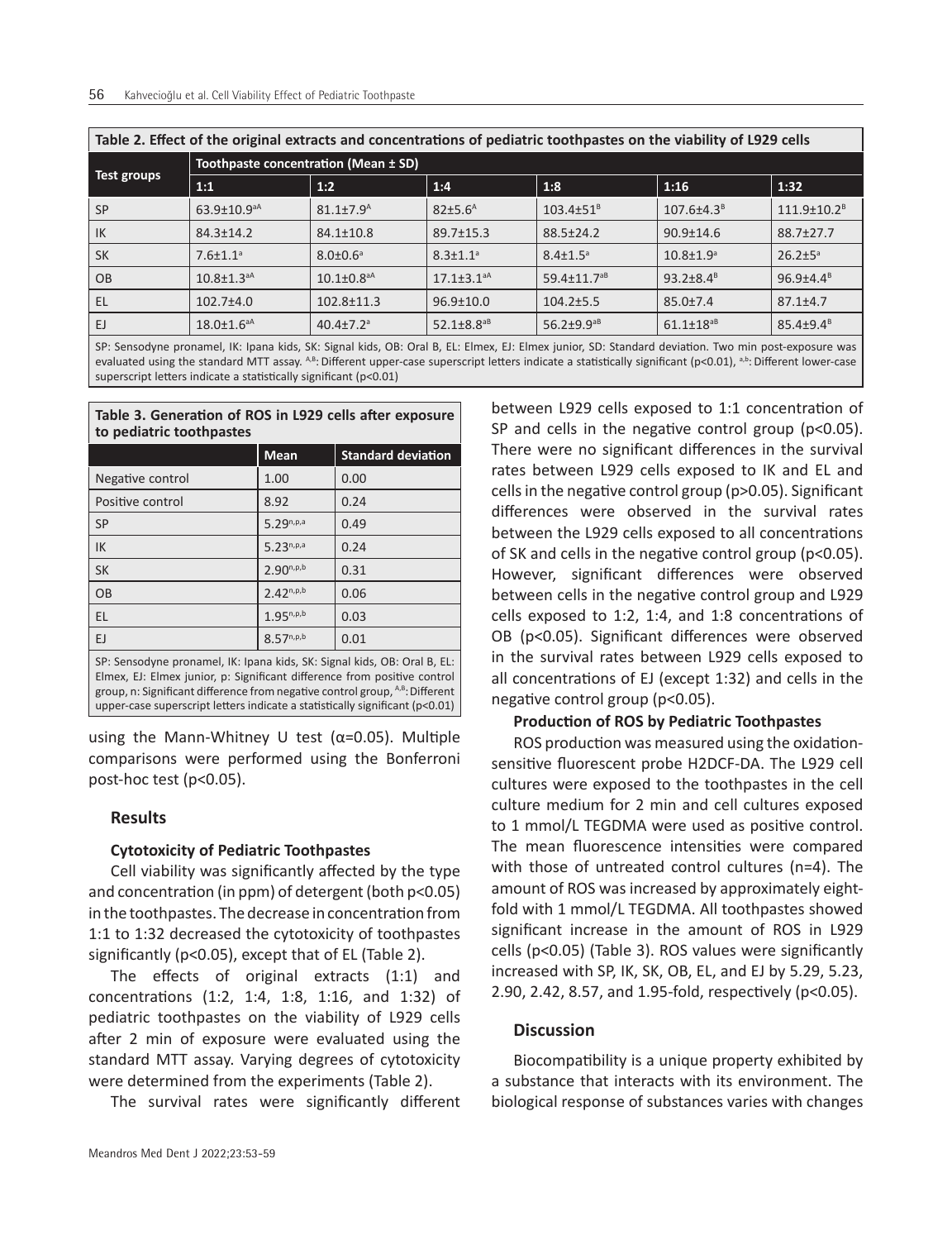in the host, method of substance application, or substance itself (12). When a specific biocompatible substance is applied to the host, the corresponding effect may be either cell damage or stimulation of the cellular synthesis of some proteins, leading to inflammation. The results of this study indicate the possibility of the contents of pediatric toothpastes to show toxic effects, which may increase in the presence of some ingredients, specifically SLS. Additionally, fluoride-rich toothpastes have toxic effects. In the current study, only SP and IK were not cytotoxic; other pediatric toothpastes showed cytotoxic effects on the L929 cells, partially proving our hypothesis.

Toothpastes and mouthwashes have been used for more than 3000 years and formulated to conceal malodor, remove tooth stains, and treat or prevent diseases of the teeth. The toothpastes generally contain detergents, foaming agents, preservatives, antimicrobial agents, moisturizers, and homogenizers. Each component has a specific function and provides different characteristics to the toothpaste (2,13,14). The complete removal of products designed to expectorate after use is not possible, even for adults. Generally, it is more difficult in young children. Therefore, the frequent/daily use of toothpastes increases the necessity to investigate the potential systemic toxicity of their components (5).

There are many studies in the literature on the cytotoxicity of toothpastes (9,15-17). Detergents, particularly SLS, have cytotoxic effects (9). The study of Cvikl et al. (9) was that SLS-and AF-containing toothpastes were more cytotoxic for L929 fibroblast cells than CAPB and Steareth-20-containing toothpastes. In our study, all concentrations of SK containing SLS were cytotoxic to L929 cells. However, the 1:16 and 1:32 dilutions of OB containing SLS had no cytotoxic effects. Both these groups showed similar levels of ROS production. This result shows that cytotoxicity is affected by concentration.

Moore et al. (13) observed that detergents are associated with cell membrane disruption *in vitro*, a finding consistent with other *in vitro* studies; Cell incubation with SLS for 2 minutes reduces TERT-1 keratinocyte viability. Ghapanchi et al. (15) found that toothpastes containing SLS had various toxic effects on the primary epithelium and HeLa cells of the oral cavity. SLS showed the highest cytotoxicity at all timepoints in a study by Tabatabaei et al. (18).

Elevated ROS levels affect the redox biological signals that maintain the physiological functions (19). SLS may accelerate cell death and rapidly eliminate deleterious microorganisms from the population (20). SLS initially interacts with cell membranes, causing an increase in intracellular Ca2+. Ca2+ stimulates the secretion of IL-1α due to calpain activation. IL-1α also stimulates ROS formation (21).

ROS production in cells is an important determinant of cell damage or redox signaling (19). ROS production was high in non-cytotoxic groups showing that cell damage occurs even when the cell does not lose its viability. In this study, CAPB containing SP, IK, and EL showed high ROS levels. All these toothpastes contain different concentrations and types of CAPB and fluoride. SP and IK contain 1450 ppm and 500 ppm sodium fluoride, respectively, and even 1:1 concentration of SP was cytotoxic. The difference between these two materials suggests that high doses of fluoride affect cell viability. Tabatabaei et al. (18) stated that the cytotoxicity of sodium fluoride was significantly correlated with time and increased over time. In other words, high concentrations for lesser durations and low concentrations for greater durations showed similar results.

The highest ROS level was found with EL containing 500 ppm AF, but EL containing 1400 ppm AF showed the lowest levels. This shows that low concentrations of AF leads to cell damage, even if the cell is alive. AF is also used as a detergent in toothpastes. Our results showed that all concentrations of EL and the 1:32 concentration of EJ were nontoxic. The determination of the most appropriate fluoride concentration for pediatric toothpastes requires comprehensive personalized evaluation after meticulous risk assessment. Toothpastes with lower fluoride concentrations can be recommended for children at risk of high fluoride toothpaste sensitivity (22). In general, children should brush their teeth twice a day using a fluoride and age-appropriate amount of toothpaste (23).

CAPB is also used as a detergent in toothpastes. No toxic effects were observed with any concentration of IK. Corroborating the results of our study, Cvikl et al. (10) proposed that children should only use CAPBcontaining dentifrices that are specially formulated for them. Despite its foaming ability, CAPB is less harmful than SLS (24).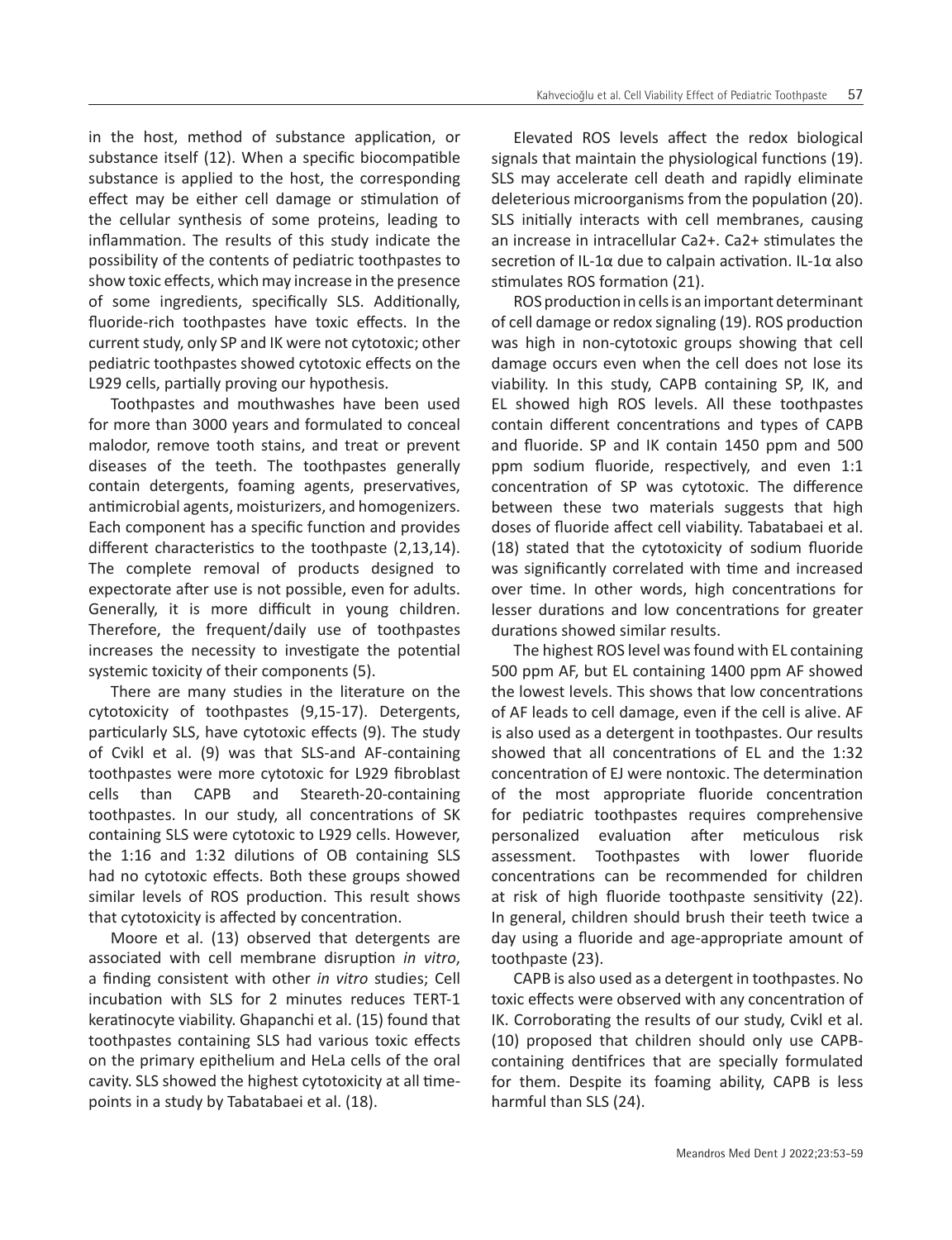Recent studies on cell viability, cytotoxicity, and genotoxicity have revealed the potential adverse effects of toothpaste ingredients (9,14,16). However, the conducive environment of the oral cavity differs from *in vivo* conditions, and many factors, such as saliva, mucus layer, creatinine levels, blood flow, and normal flora, can protect the oral environment from harmful effects (15,16). Children older than six years have mixed dentition, and usually use adult dentifrices with higher fluoride concentrations and higher foaming properties, attributed to higher surfactant concentrations (1). This might explain the differing results for cell viability at varying ages after stimulation with toothpastes from the same manufacturer (10).

Further studies are needed to investigate the suitability of the oral cavity as a target tissue. Nonetheless, cell culture is an excellent method for assessing the mechanisms of incompatibility reactions. Alternatively, data from cytotoxicity tests, implantation studies, or cell culture models should be used to evaluate the biocompatibility of toothpastes.

# **Conclusion**

Pediatric toothpastes containing sodium fluoride with SLS are more cytotoxic. AF-containing toothpastes with 1400 ppm fluoride are more cytotoxic than with 500 ppm fluoride, but ROS levels are greater at 500 ppm fluoride. Toothpastes containing CAPB are less toxic.

**Ethics**

**Ethics Committee Approval:** This study was approved by the Selçuk University Faculty of Dentistry Ethics Committee (decision no: 2015/01, date: 08.10.2015).

**Informed Consent:** This study does not require patient consent.

**Peer-review:** Externally peer-reviewed.

#### **Authorship Contributions**

Design: F.K., H.E.Ü., Data Collection or Processing: F.K., Analysis or Interpretation: H.E.Ü., G.T., M.Ö., Literature Search: F.K., Writing: F.K., H.E.Ü., G.T., M.Ö.

**Conflict of Interest:** No conflict of interest was declared by the authors.

**Financial Disclosure:** The study was supported by scientific research coordinator of Selçuk University (project no: 16401027).

# **References**

- 1. Stovell AG, Newton BM, Lynch RJ. Important considerations in the development of toothpaste formulations for children. Int Dent J 2013; 63 Suppl 2: 57-63.
- 2. Davies R, Scully C, Preston AJ. Dentifrices--an update. Med Oral Patol Oral Cir Bucal 2010; 15: e976-82.
- 3. Kanduti D, Sterbenk P, Artnik B. Fluoride: A Review of Use and Effects on Health. Mater Sociomed 2016; 28: 133-7.
- 4. Barnhart WE, Hiller LK, Leonard GJ, Michaels SE. Dentifrice usage and ingestion among four age groups. J Dent Res 1974; 53: 1317- 22.
- 5. Schmalz G, Arenholt-Bindslev D, editors. Biocompatibility of dental materials (Vol 1). Berlin: Springer; 2009.
- 6. Souza-Rodrigues RD, Ferreira Sda S, D'Almeida-Couto RS, Lachowski KM, Sobral MÂ, Marques MM. Choice of toothpaste for the elderly: an in vitro study. Braz Oral Res 2015; 29: 1-7.
- 7. Kitchin PC, Graham WC. Sodium alkyl sulfate as a detergent in tooth paste. J Am Dent Assoc and Dent Cosmos 1937; 24: 736- 55.
- 8. Rantanen I, Tenovuo J, Pienihäkkinen K, Söderling E. Effects of a betaine-containing toothpaste on subjective symptoms of dry mouth: a randomized clinical trial. J Contemp Dent Pract 2003; 4: 11-23.
- 9. Cvikl B, Lussi A, Gruber R. The in vitro impact of toothpaste extracts on cell viability. Eur J Oral Sci 2015; 123: 179-85.
- 10. Cvikl B, Lussi A, Moritz A, Gruber R. Dentifrices for children differentially affect cell viability in vitro. Clin Oral Investig 2017; 21: 453-61.
- 11. Ray PD, Huang BW, Tsuji Y. Reactive oxygen species (ROS) homeostasis and redox regulation in cellular signaling. Cell Signal 2012; 24: 981-90.
- 12. Sakaguchi RL, Powers JM, editors. Craig's restorative dental materials-e-book. Elsevier Health Sciences; 2012.
- 13. Moore C, Addy M, Moran J. Toothpaste detergents: a potential source of oral soft tissue damage? Int J Dent Hyg 2008; 6: 193-8.
- 14. Bruno M, Taddeo F, Medeiros IS, Boaro LC, Moreira MS, Marques MM, et al. Relationship between toothpastes properties and patient-reported discomfort: crossover study. Clin Oral Investig 2016; 20: 485-94.
- 15. Ghapanchi J, Kamali F, Moattari A, Poorshahidi S, Shahin E, Rezazadeh F, et al. In vitro comparison of cytotoxic and antibacterial effects of 16 commercial toothpastes. J Int Oral Health 2015; 7: 39-43.
- 16. Camargo SE, Jóias RP, Santana-Melo GF, Ferreira LT, El Achkar VN, Rode Sde M. Conventional and whitening toothpastes: cytotoxicity, genotoxicity and effect on the enamel surface. Am J Dent 2014; 27: 307-11.
- 17. Shahidi Z, Davani ST, Noori F, Tabatabaei MH, Sodeif F, Etemadi A, et al. Cytotoxicity and Antibacterial Activity of Toothpastes and Mouthwashes Available in the Iranian Market. Front Dent 2021; 18: 1-8.
- 18. Tabatabaei MH, Mahounak FS, Asgari N, Moradi Z. Cytotoxicity of the Ingredients of Commonly Used Toothpastes and